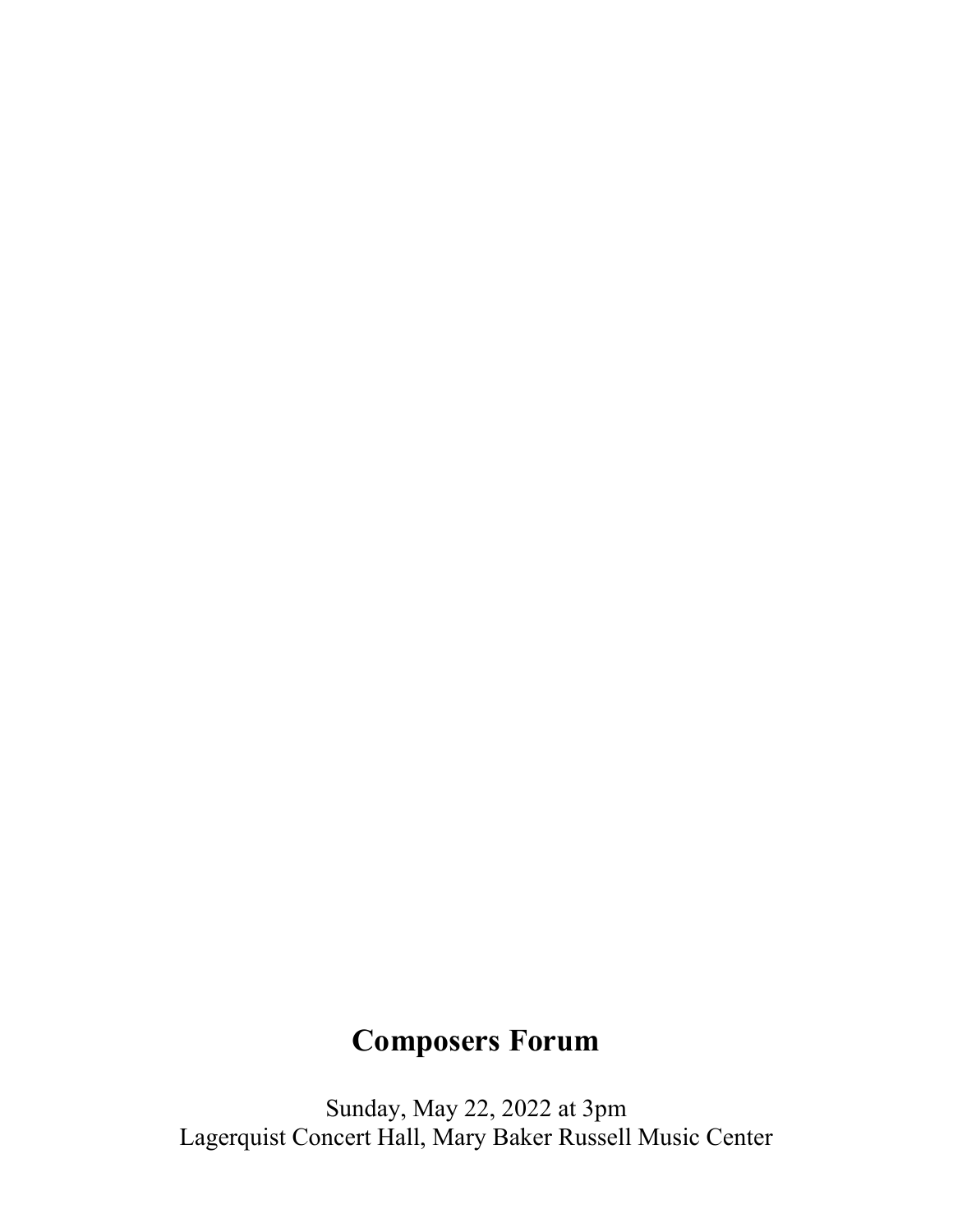### Pacific Lutheran University School of Arts and Communication / Department of Music presents

## **Composers Forum**

## Gregory Youtz, *director*

#### Sunday, May 22, 2022 at 3pm Lagerquist Concert Hall, Mary Baker Russell Music Center

Welcome to Lagerquist Concert Hall.

Please disable the audible signal on all watches and cellular phones for the duration of the concert. Use of cameras, recording equipment and all digital devices is not permitted in the concert hall.

### **PROGRAM**

**Dove of Peace I Call Upon Thee .................................................................................................Maria-Viktoria Kovalsky** Maria-Viktoria Kovalsky, *piano*

After hearing about the events in Ukraine and Russia, it felt necessary to write a piece in reaction to such happenings. My mother showed me a video, presumably from Ukraine, in which an Orthodox church service is held outside. As the priest stands in front of the image of Mother Mary and Jesus, a white dove flies down and sits on top of it. In Christianity, a white dove can symbolize the Holy Spirit and can also be a symbol of peace. I wanted to write a piano piece about this very moment with aggressive and hard-hitting arpeggiations to mimic the sounds of violence and destruction. I use a major sixth chord to derive a feeling of militaristic pride, only to be overshadowed by more clamorous arpeggiations. I use an Orthodox church hymn, *Lord I Call Upon Thee*, within the piece as a plea to end the terror. Yet in the madness, a dove descends to the image of Mother Mary and Jesus and thus concludes my piece.

*Lord, I call upon thee hear me! Hear me, O Lord! Receive the voice of my prayer, when I call upon thee, hear me! Hear me, O Lord!*

**Alone.................................................................................................................................................................Lennon Green**

Sophia Barkhurst, *alto ●* Maria-Viktoria Kovalsky, *piano*

I am alone, in spite of love, In spite of all I take and give, In spite of all your tenderness, Sometimes I am not glad to live.

I am alone, as though I stood On the highest peak of the tired gray world, About me only swirling snow, Above me, endless space unfurled;

With earth hidden and heaven hidden, And only my own spirit's pride To keep me from the peace of those Who are not lonely, having died.

(*text: Sarah Teasdale*)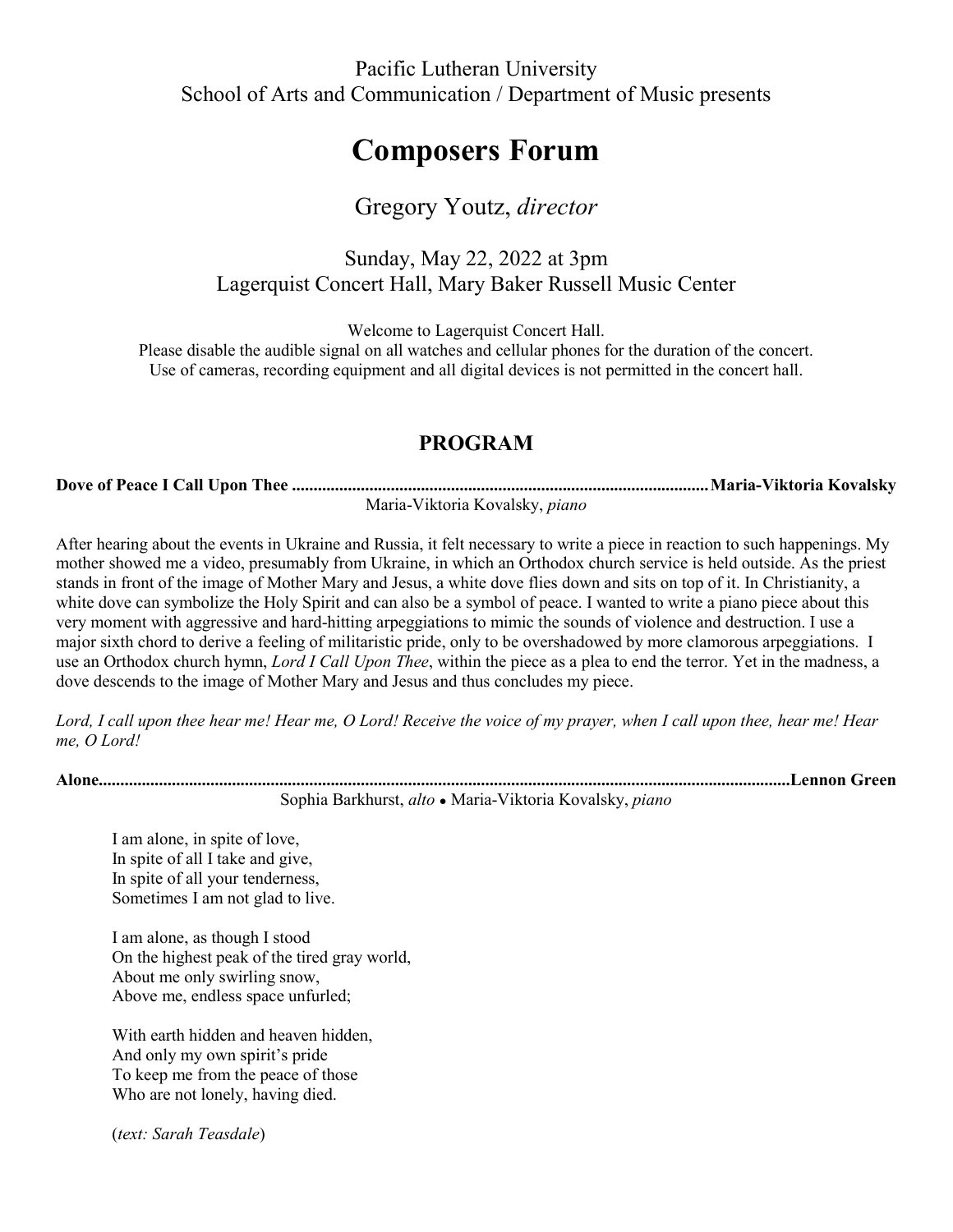This piece, based on a beautifully melancholy work from poet Sara Teasdale, was meant to test my skills for writing melody. I wanted, in particular, to give this piece a sound that was intimate and strong while also conveying a deep emotional longing for change. I took inspiration from Steven Sondheim and his wonderful eye for color and expression. There is a small motif that I've threaded throughout this song that I call the "Alone" theme, which continually appears in a variety of chord structures, rhythms, and durations. The lyrics in this piece are truly what makes the song come alive, so I would highly encourage you to read the whole poem before listening.

#### **Bring Me Joy .......................................................................................................................................................TJ Wheeler** Jackie Wray, *tenor ●* TJ Wheeler, *piano*

*Bring Me Joy* is an emotional art song composed for solo tenor voice and piano accompaniment, with original text by the composer. The song serves as an emotional plea for internal peace as the world feels loud and dark, specifically as one wrestles with depression in a time of internal tumult and sorrow. I wrote it for a friend who was dealing with depression last year, with me trying to musically and lyrically remind the performer that music oftentimes can seem like a rescue boat on stormy seas, hearkening back to one of my all-time favorite choral pieces I performed in Choir of the West: Richard Nance's *In Profundum Maris*, a piece with text by Kathryn Sparks. I wanted to loosely reference the pandemic with lines such as "covered smiles will not be broken" (which can also be interpreted metaphorically), but specifically I wanted the piece to feel sort of like a prayer, even ending with a IV-I cadence in an ambiguous, open-ended conclusion. However, despite the darker moments in the piece, there are moments of powerful resolve and determination in the midst of turmoil that I hope can resonate with those affected by depression, like a sunbreak in the fiercest of storms.

#### **Zest for Life .....................................................................................................................................................Carina Collier** Ben Martin, *soprano saxophone ●* Jason Parshall, *alto saxophone* Marie Morgan, *tenor saxophone ●* Aidan Hille, *baritone saxophone*

Almost three years ago I adopted an energetic little mutt named Peach. Her constant tail-wagging and enthusiasm has brought a lot of joy to my life. I once asked my sister, "Why is Peach always happy?" and she responded, "I don't know, zest for life." That inspired me to write this piece that captures not just her wild energy, but the joy she brings to everyone around her. You'll hear themes that represent different aspects of my life with her. The intro is melancholy with no melody, which represents my life before Peach. Then the piece bursts into a busy, fun theme inspired by her infinite energy. A second, bouncy theme represents how she turns every day into a happy day. Then, a third more lyrical theme depicts warmer moments like snuggling with me or comforting me when I'm sad. The ending stretch of the piece is a take on the "every day" theme as I look ahead to the life I'll have with her.

**Rabbit.........................................................................................................................................................................Joy Han**

*I. Rabbit on the Moon II. Umma III. Earth and Her*

Naomi Southard and Kaden Samanmit, *violins* Alyson Rake, *viola ●* Madelynne Jones, *cello*

A small tribute to my mother. As a first generation Korean American, she always is brought to the forefront of my mind whenever I think about where I am in life now. She would never share her experiences with me about the time when she moved to the states, so I wanted to envision what it could have been like for her from the little bits that I do know.

| Like You Used To |  |
|------------------|--|
| Bе               |  |

*The Best Night's Sleep*

Will Bentley, *vocals and piano ●* Jessa Delos Reyes, *trumpet* Ben Martin, *alto saxophone ●* Marie Morgan, *tenor saxophone* Ethan Moon, *electric bass ●* Josh Hansel, *drum set*

These three jazz pieces are based on time as well as Aristotle's modes of persuasion: ethos, pathos, and logos. The first piece, *Like You Used To,* represents past and pathos, looking at how the past is often observed from a very emotional perspective, especially when it comes to romance. *Be* represents present and logos, offering a very logical lens as we